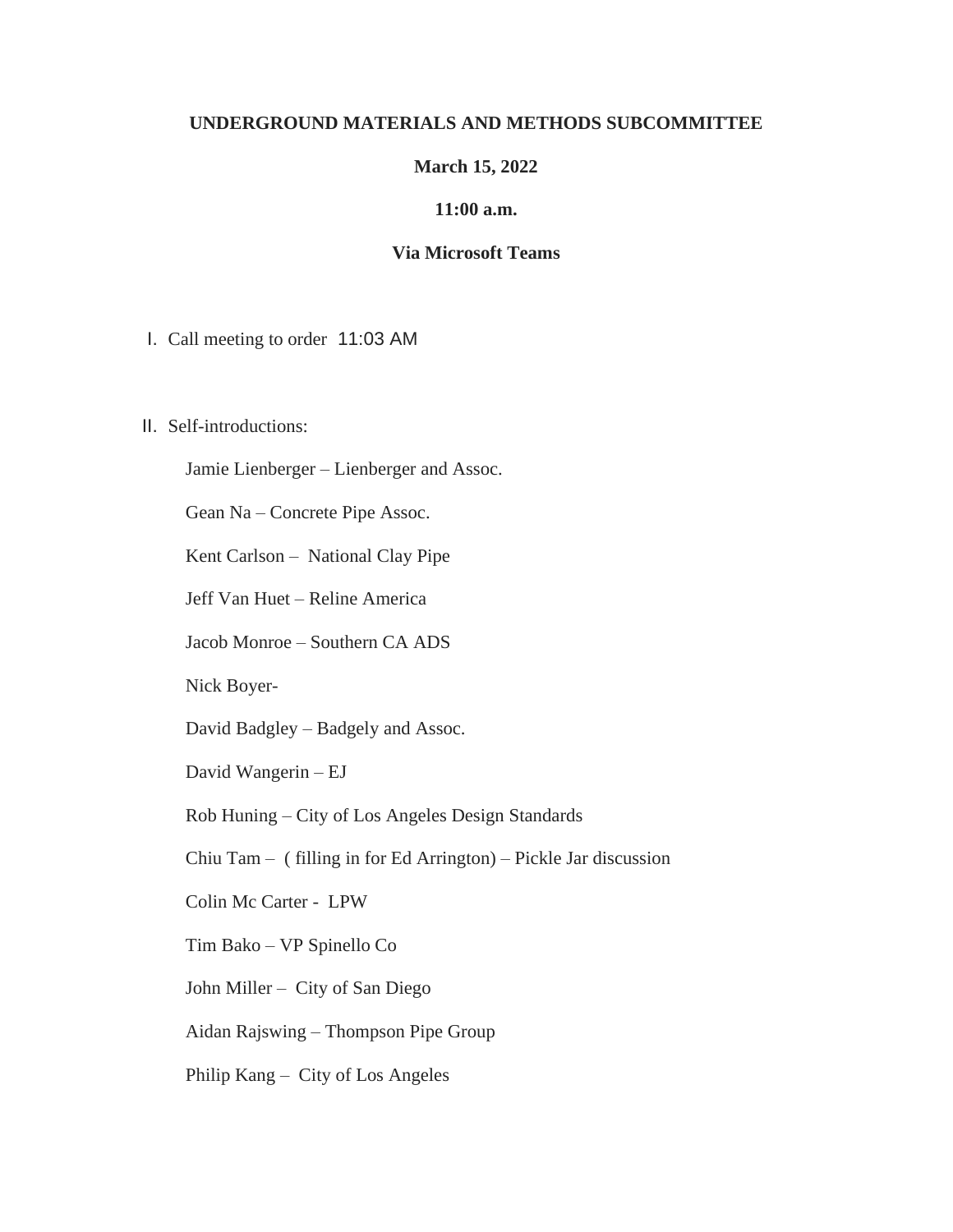Edgar Benitez -

Andy De Silva - OCSD

Dickie Fernandez – OCSD

Jackie Jacques – Seikisui

Dan Zarronandia – Pre Con Products

Steve Bergerren – Ram Tech

# III. Meeting minutes: <http://www.greenbookspecs.org/minutes.asp>

- **IV. Announcements, Correspondence and Summary of GB meetings**
- **EA: planning to submit something to the main committee in regard to the Pickle Jar Testing.**
- **DB: recap of the Pumper Show – CWEA, provides training, great turn outs and good sessions, pipe cleaning and MH rehab, pipeline rehab ( referenced GB at both conversations.**
- **Aug is the Tri State conference – 21 different speakers in a single section alone – largest attended groups of up to 320 per session.**
- **DB wrapping up part 5 – GN when can we get it distributed to this Sub Committee. Not yet done yet – all the sections we reference, I need to make sure those sections referenced are correct. Need to get that into our format – not changing the wording –**
- **KC: you did get all the information that I sent to you? DB: yes I did, used some, and some not added in. KC: to go on record – NASSCO sells a product PACP – to only list NASSCO -is contradictory to the GB standards, we cannot use name brand - we can say an operator is Certified, we cannot use NASSCO by word and name. Things must be generic in all - going on record that NASSCOs PACP product is a product we cannot promote it or muscle cities into using it.**
- **GN to DB We need to get this DONE – part 5 needs to get done and to the Main Committee.**
- **Commit to getting this DONE end of MARCH – 501 31 March -**
- **GN to DF – Change request was generated.**
- **DF: we are meeting and we are formatting the document we are going to submit – the change we sent was for section for 206 – MISC, we had to change the section it was going into, so we needed to request a whole new section – SECTION 218 Composite Materials**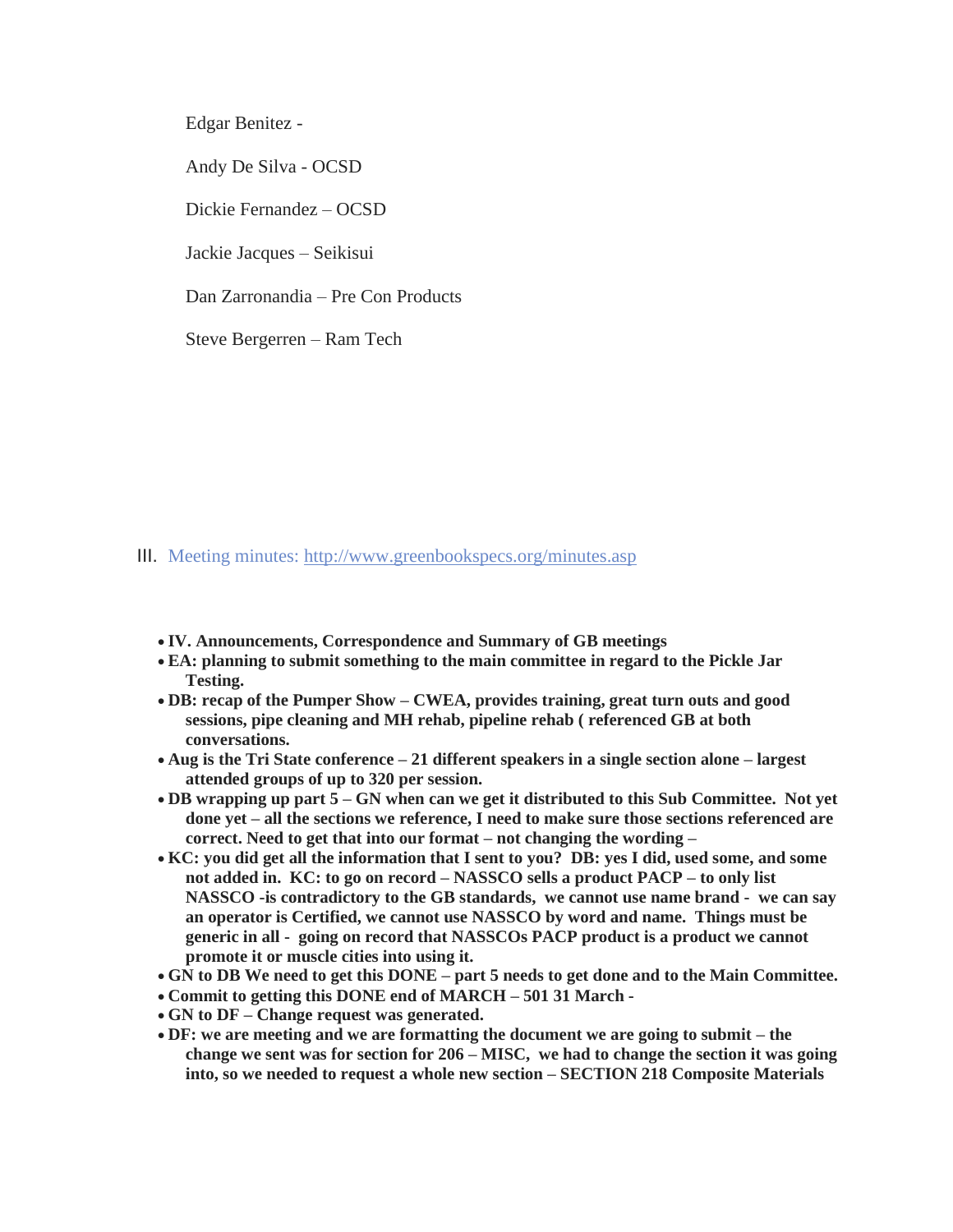- **GN : maybe the solution is to modify SECTION 206 title – GN: will bring the changing of the title to section 206 title – the manhole covers are not metal – so we need to change the title of the section or the section it will go into.**
- **KC where are valve boxes located put the maintenance hole cover into the valve cover box –**
- **DB: misc steel and composite materials**
- **DF: leave it in section 206 – keep working on it and we will work on the numbering**
- •

#### • **V. Old Business**

- V.
- a. Change No. 284 (Part 5) (David Badgley)
- b. Composite [Frame & Cover] for Maintenance Holes (Dickie Fernandez
- VI. New Business
	- a. Pickle Jar Test (Edward Arrington)

Proposed change to the pickle jar testing – CT: over seas Design Standards group

2009 was last change – clean up the artifact of the BOD table – Active compound and in what condition – regarding table with sample testing – some samples are listed in the paragraph and not on the table. Still working on the wording and paragraphs –

GN I think EA was going to submit the request for changes, to the committee this week.

CT: we will get the change form and work on the proposed changes.

SB – what do you mean the compound is active?

CT: if the compound is not active –

SB: currently states to be changed and keep active - still going to require 700 in the BOD count – coming out of the treatment plant the BOD is

CT: checking concentration – making sure it is active – making clarification going to put in verbiage to trigger the changing of the chemicals

JL: will the COLA be using the latest version of the GB?

GN: use other agencies to dialogue with, not just the big guys, use the smaller agencies –

KC: I know where Chui is going with this – maybe we are reading a lot into it, let us wait for the change to come out and see what is coming out.